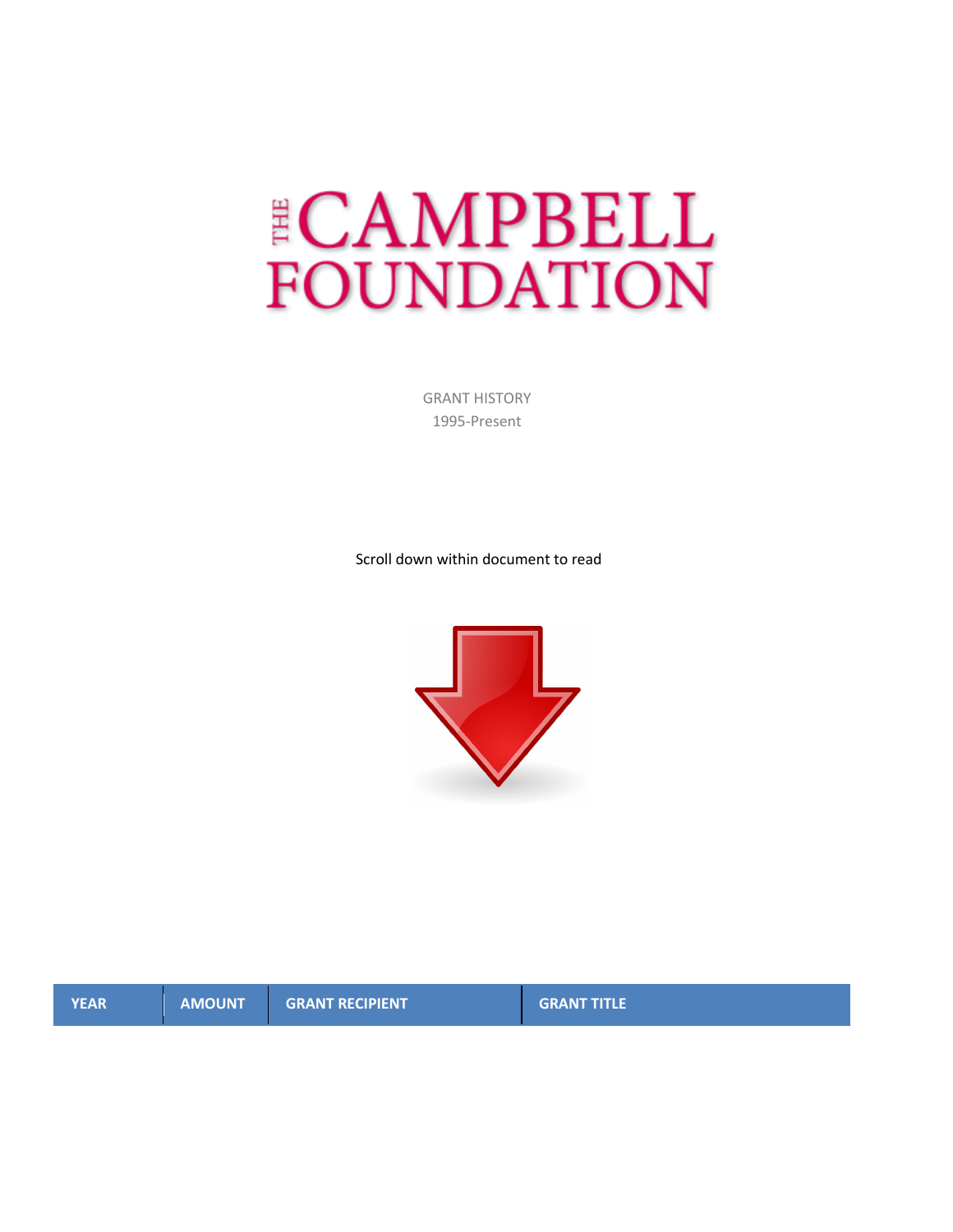| 2022 | \$50,00  | Harvard                                                     | <b>Characterizing the HIV-1 Reservoir</b><br>Landscape in HIV-1 Clade Infected<br><b>Adolescents &amp; Young Adults from Botswana</b>                                                                                                                 |
|------|----------|-------------------------------------------------------------|-------------------------------------------------------------------------------------------------------------------------------------------------------------------------------------------------------------------------------------------------------|
| 2022 | \$90,000 | <b>UCLA</b>                                                 | <b>Escape from HIV-Specific Chimeric Antigen</b><br>Receptors                                                                                                                                                                                         |
| 2021 | \$80,000 | The Wistar Institute                                        | "Role of Intestinal Barrier Integrity and<br><b>Antibody Glycosylation in Long-COVID</b><br>During HIV-infection"                                                                                                                                     |
| 2021 | \$85,000 | <b>HIV-Assist</b>                                           | Improving prevision HIV care through a<br>mobile device application for evidence-<br>based decision and education support for<br>antiretroviral selection                                                                                             |
| 2021 | \$90,000 | Weill Cornell Medicine<br><b>Clinical Directors Network</b> | <b>Investigating the Predictive Role of the</b><br>Neutrophil-to-Lymphocyte Ratio (NLR) and<br>Platelet-to-Lymphocyte Ratio (PLR) for<br><b>Measures of Cardiovascular Disease and</b><br><b>Neurologic Outcomes in People Living with</b><br>$HIV-1$ |
| 2020 | \$80,00  | University of Miami Miller<br>School                        | <b>Anti-HIV Antibodies for Effective &amp; durable</b><br><b>Adeno-Associated Virus (AAV) Delivery</b>                                                                                                                                                |
| 2020 | \$85,000 | <b>Burnet Institute</b>                                     | Enhancing the Vaginal Environment and<br>Microbiota (EVE-M) to Prevent HIV<br>Transmission                                                                                                                                                            |
| 2020 | \$80,000 | Tel Aviv University                                         | Using the Germline Precursors of the Anti-HIV<br><b>Broadly Neutralizing Antibody BG18 as a</b><br><b>Template for HIV Vaccine Design</b>                                                                                                             |
| 2018 | \$75,000 | McGovern Medical School at<br><b>UTHealth</b>               | Mechanisms of Fibrosis in Chronic Treated<br><b>HIV Infection</b>                                                                                                                                                                                     |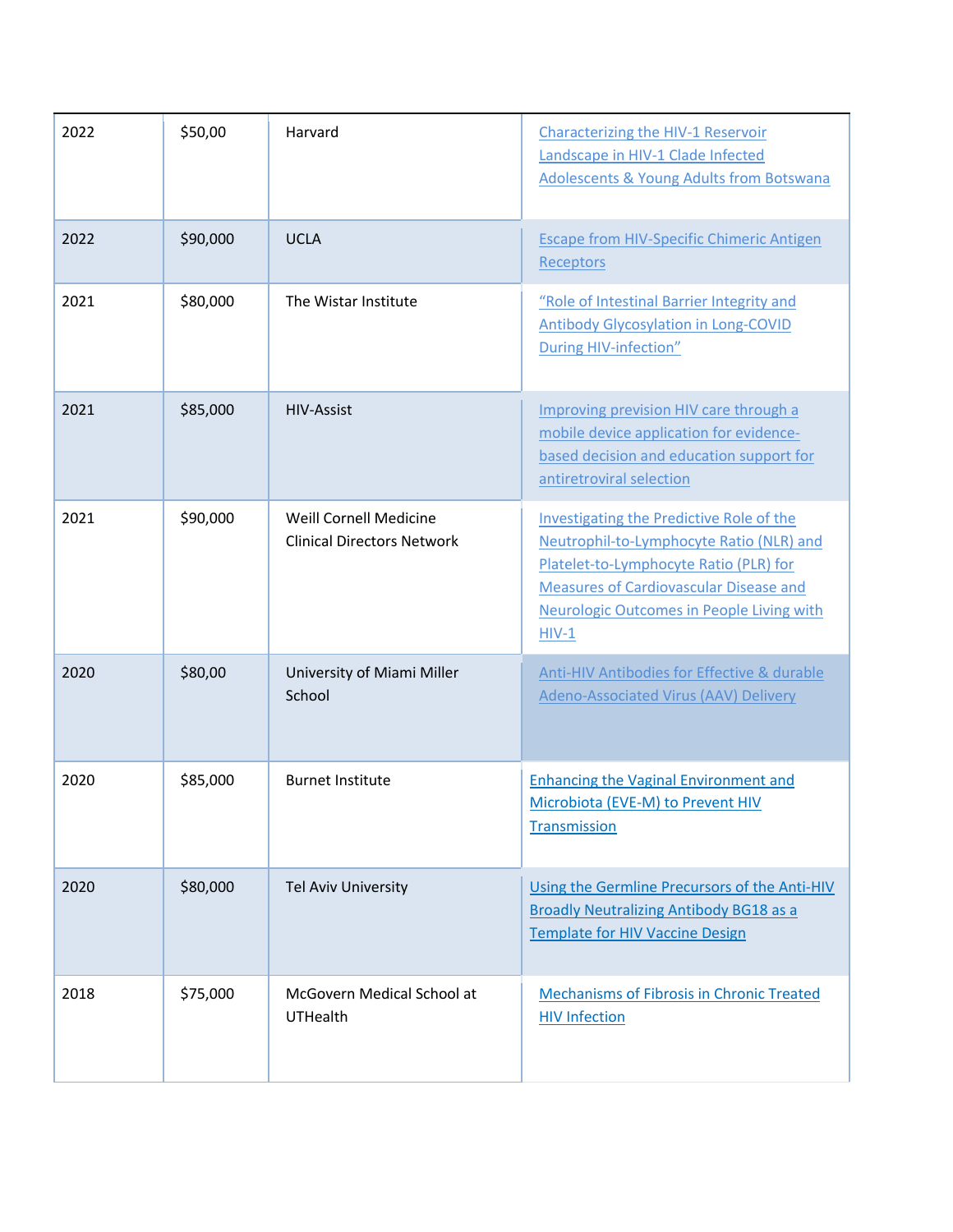| 2018 | \$88,000  | Tufts University School of<br>Medicine                                             | <b>Linking Structural Dynamics of HIV-1 Env to</b><br>Correlates of Immunoprotection in the<br><b>RV144 Vaccine Trial</b> |
|------|-----------|------------------------------------------------------------------------------------|---------------------------------------------------------------------------------------------------------------------------|
| 2018 | \$75,000  | Stanford University School of<br>Medicine                                          | A Combined Drug Resistance and Virus<br><b>Load Point of Care Assay</b>                                                   |
| 2018 | \$100,000 | The Wistar Institute                                                               | Role of Host Glycosylation in the Galectin-9-<br><b>Mediated Reversal of HIV Latency</b>                                  |
| 2017 | \$80,000  | The Ohio State University<br>College of Medicine                                   | <b>Grant to Develop Gene Editing Tool to</b><br>Destroy Latent HIV Cells in Lymph Nodes                                   |
| 2017 | \$10,000  | The Montrose Center                                                                | <b>Hurricane Harvey Emergency Grant</b>                                                                                   |
| 2017 | \$10,000  | <b>AIDS Foundation Houston</b>                                                     | <b>Hurricane Harvey Emergency Grant</b>                                                                                   |
| 2017 | \$75,000  | David Geffen School of Medicine<br>at UCLA                                         | <b>Novel Therapies for HIV-Related Aging of</b><br>the Immune System                                                      |
| 2017 | \$25,000  | Miami Center for AIDS Research<br>University of Miami Miller<br>School of Medicine | <b>Local Research Grant Initiative</b>                                                                                    |
| 2017 | \$25,000  | <b>Broward Health Comprehensive</b><br>Care Center                                 |                                                                                                                           |
| 2017 | \$25,000  | Herbert Wertheim College of<br>Medicine at FIU                                     | <b>Local Research Grant Initiative</b>                                                                                    |
|      |           |                                                                                    | <b>Local Research Grant Initiative</b>                                                                                    |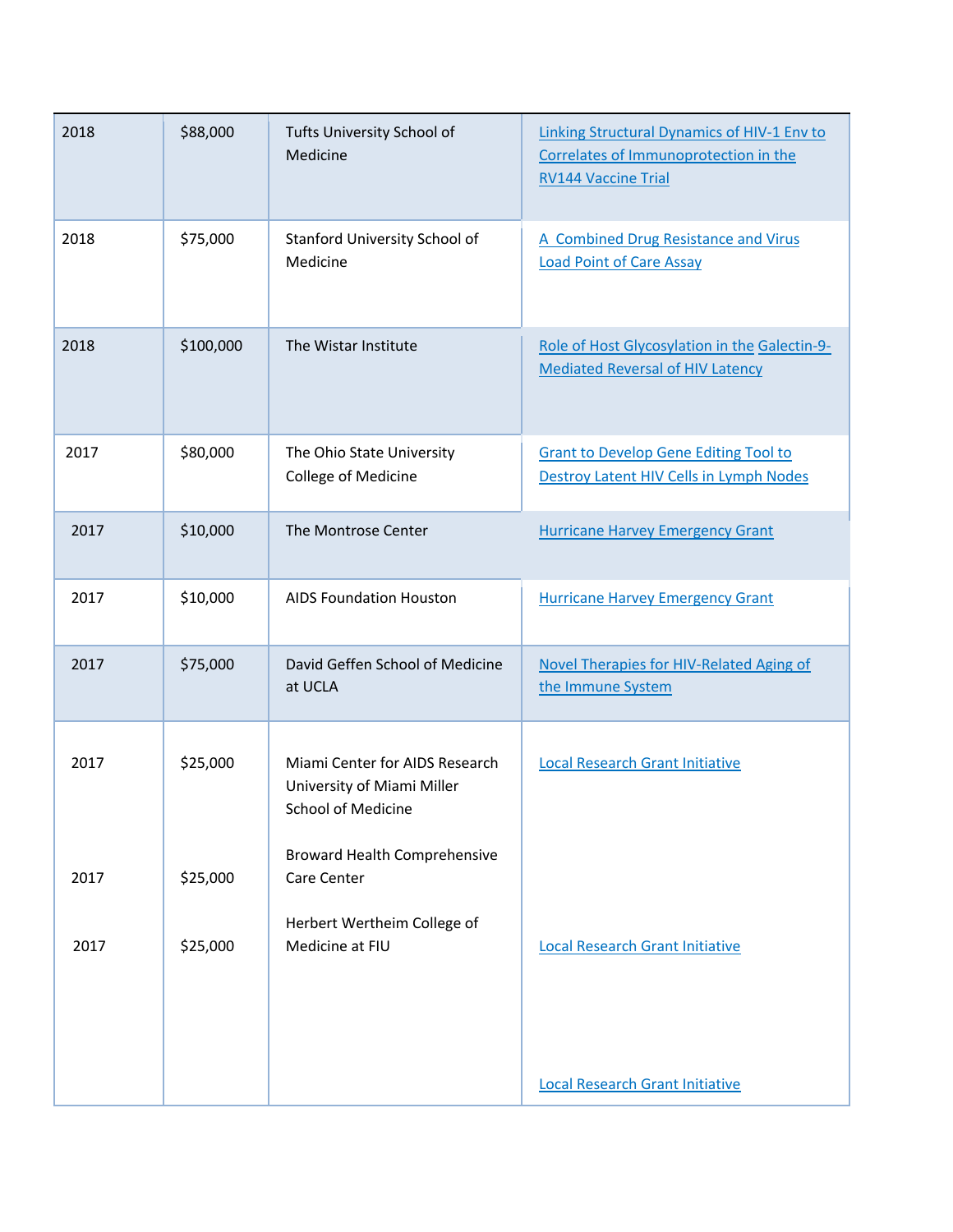| 2017                 | \$85,000                         | Indiana University School of<br>Medicine                                                                                                                                               | Probenecid-Boosted Tenofovir: A New<br><b>Strategy for On-Demand HIV Pre-Exposure</b><br>Prophylaxis                         |
|----------------------|----------------------------------|----------------------------------------------------------------------------------------------------------------------------------------------------------------------------------------|------------------------------------------------------------------------------------------------------------------------------|
| 2016                 | \$77,495                         | Massachusetts General Hospital                                                                                                                                                         | Brain inflammation and cognitive decline in<br>HIV patients with dysbiotic microbiome                                        |
| 2016                 | \$79,151                         | Scripps Research Institute,<br>Jupiter, FL                                                                                                                                             | Targeting HIV-1 Latent Infection with a<br><b>Potent Tat Inhibitor</b>                                                       |
| 2016                 | \$80,000                         | Northwestern University                                                                                                                                                                | <b>Controlling HIV Release from Cells with</b><br><b>First-in-Class Drugs Targeting Virus Budding</b>                        |
| 2016                 | \$75,000                         | Drexel University College of<br>Medicine                                                                                                                                               | Long-Acting Formulation for the Systemic<br>Delivery of HIV-1 Inactivators Using<br><b>Metamorphic T-Cell-like Liposomes</b> |
| 2015                 | \$60,000                         | Columbia University Medical<br>Center                                                                                                                                                  | <b>Arterial Wall Infection by HIV as a Trigger</b><br>for Arterial Wall Inflammation                                         |
| 2015                 | \$48,900                         | <b>Case Western/Rainbow Babies</b><br>Hospital                                                                                                                                         | Use of EndoPAT for Measurements of<br><b>Endothelial Dysfunction in HIV-infected</b><br><b>Children and Healthy Controls</b> |
| 2015<br>2015<br>2015 | \$30,000<br>\$30,000<br>\$30,000 | Children's Diagnostic &<br><b>Treatment Center</b><br>University of Miami Miller<br><b>School of Medicine</b><br>Florida Atlantic University<br>Charles Schmidt College of<br>Medicine | <b>Local Research Grant Initiative</b><br><b>Local Research Grant Initiative</b>                                             |
| 2015                 | \$100,000                        | Ben-Gurion University, Israel                                                                                                                                                          | <b>Local Research Grant Initiative</b><br><b>Efficacy of Tenofovir Delivered to the Brain</b>                                |
|                      |                                  |                                                                                                                                                                                        | by Novel Nanovesicles in a Neuro-HIV<br><b>Mouse Model</b>                                                                   |
| 2014                 | \$50,000                         | amfAR                                                                                                                                                                                  | <b>Countdown to a Cure Matching Grant</b><br>Program                                                                         |
| 2014                 | \$85,000                         | Children's Hospital Boston at<br>Harvard                                                                                                                                               | <b>Novel Mechanisms Regulating HIV-1</b><br>Latency in HIV/TB Co-Infection                                                   |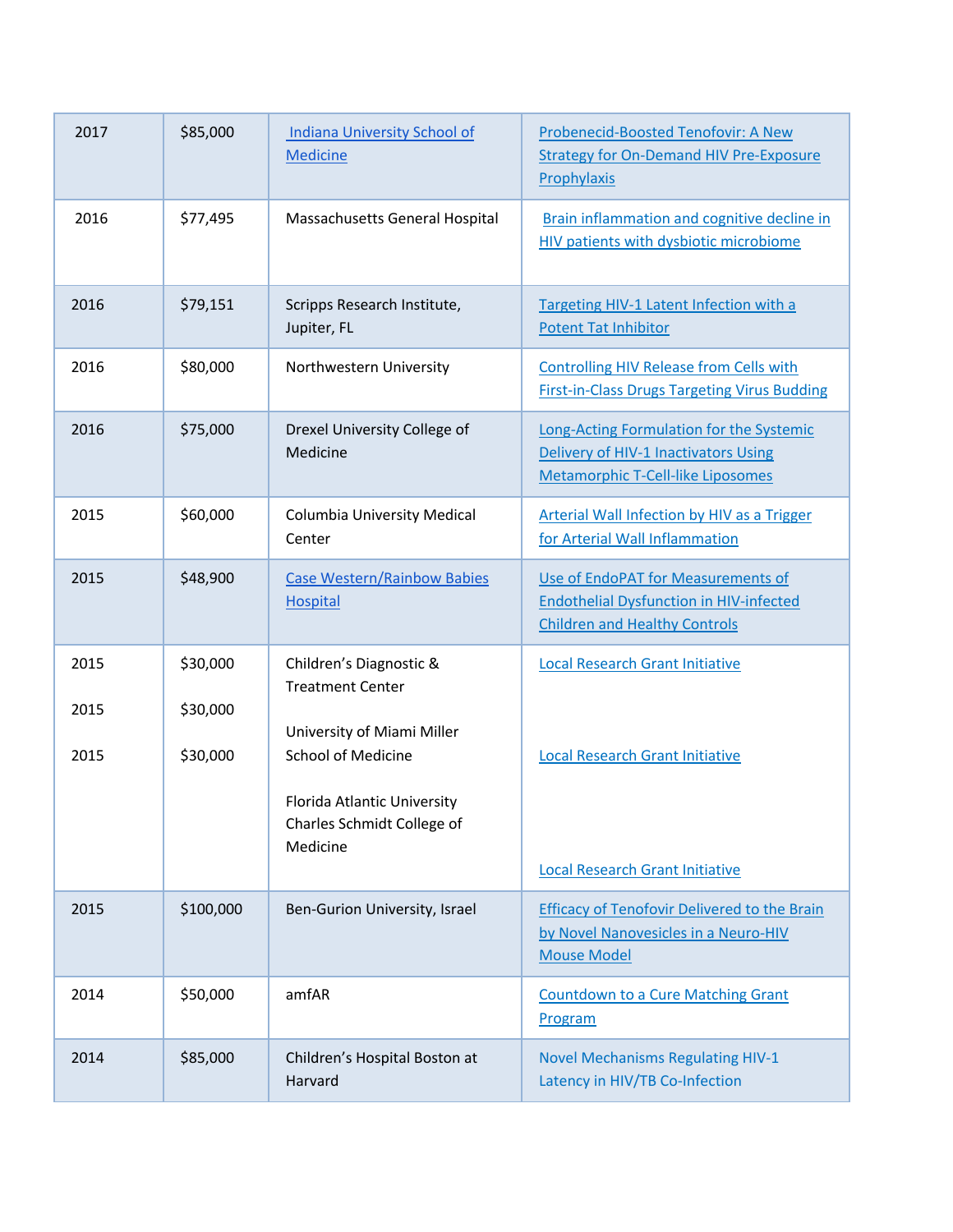| 2014 | \$79,375  | The George Washington<br>University               | Defining the Unique Biomarkers of Latently<br><b>Infected T-Cells</b>                                                                                |
|------|-----------|---------------------------------------------------|------------------------------------------------------------------------------------------------------------------------------------------------------|
| 2014 | \$88,415  | Johns Hopkins University<br><b>Medical School</b> | <b>Pharmacokinetics and Pharmacodynamics</b><br>of the Etonogestrel Implant When Co-<br>administered With Efavirenz                                  |
| 2014 | \$79,954  | VA Medical Center, Vermont                        | <b>Blocking CXCL9 to Improve Anti-HIV</b><br><b>Potency of Tenofovir</b>                                                                             |
| 2013 | \$100,000 | Mount Sinai School of Medicine                    | Simultaneous Disruption of Latency &<br><b>Immune Enhancement by Poly ICLC During</b><br><b>HIV-1 Infection</b>                                      |
| 2013 | \$88,000  | Univ. of Pittsburgh                               | <b>MicroRNAs as Biomarkers for HIV-1</b><br>Associated Neurocognitive Impairment &<br>Dementia: Development of a Sensitive<br><b>Diagnostic Tool</b> |
| 2013 | \$50,000  | R.A.I.N., Oklahoma City                           | <b>Emergency Relief Grant</b>                                                                                                                        |
| 2013 | \$86,431  | Univ. of California, Davis                        | Pre-Selective Anti-HIV Vectors for Improved<br><b>HIV Stem Cell Gene Therapy</b>                                                                     |
| 2012 | \$73,047  | <b>Washington University</b>                      | <b>Topical Fusogenic Nanosnares for HIV</b><br>Prophylaxis                                                                                           |
| 2012 | \$82,500  | <b>UCSF</b>                                       | <b>Restriction of HIV Replication</b>                                                                                                                |
| 2012 | \$100,000 | Mount Sinai School of Medicine                    | <b>Isolation of Novel Prothymosin-a Variants</b><br>with Potent Anti-HIV & Interferon Inducing<br><b>Activities</b>                                  |
| 2012 | \$86,130  | <b>Ben-Gurion University</b>                      | Delivery of Tenofovir to the Brain by Novel<br>Nanovesicles for the Treatment of Neuro-<br><b>HIV</b>                                                |
| 2012 | \$78,479  | University of Minnesota                           | Investigation of a Novel Chemotherapy to<br><b>Target HIV Infectivity</b>                                                                            |
| 2011 | \$32,919  | Univ. of Miami                                    | Host Apolipoprotein E Affects Development<br>of HIV-Ass'd Neurogical Disease                                                                         |
| 2011 | \$25,000  | AIDS Alabama                                      | <b>Emergency Relief Grant</b>                                                                                                                        |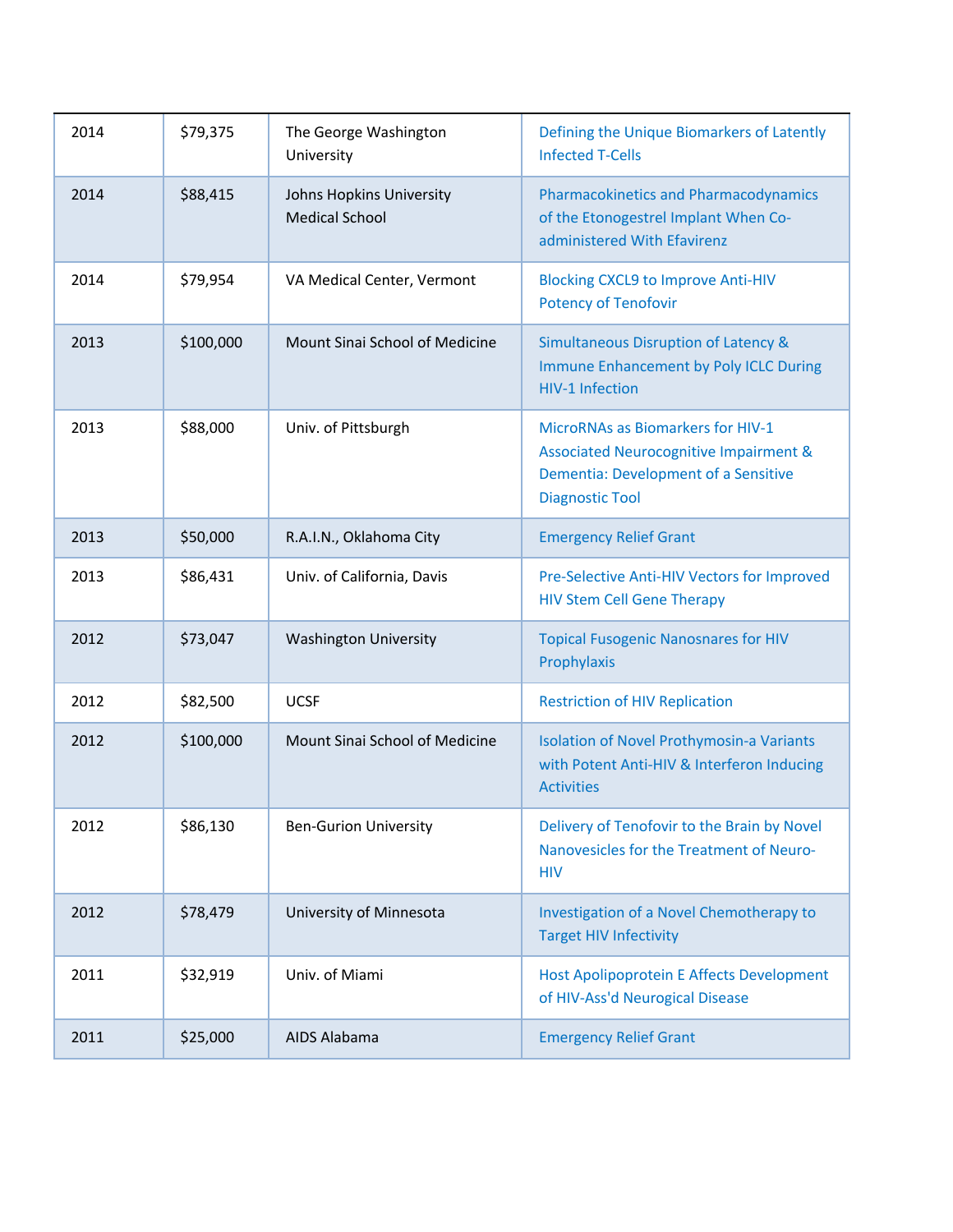| 2011 | \$60,000 | Pennsylvania State University         | Alternative Therapies to Combat HIV:<br><b>Targeting Tat by Natural Products</b>                                                      |
|------|----------|---------------------------------------|---------------------------------------------------------------------------------------------------------------------------------------|
| 2011 | \$77,000 | <b>UC Davis</b>                       | Role of the MSS1 Protein in HIV-1/SIV<br><b>Replication &amp; Pathogenesis</b>                                                        |
| 2011 | \$85,000 | <b>UCLA</b>                           | <b>Telmisartan and Flow-Mediated Dilatation</b><br>in Older HIV+ Patients at Risk for Cardio<br><b>Disease</b>                        |
| 2011 | \$20,000 | <b>UCLA</b>                           | Assessing Cardio Risk & Impact of Hep C<br><b>Treatment on Cardio Risk Biomarkers</b>                                                 |
| 2011 | \$50,000 | <b>AMFAR</b>                          | <b>ARCHE Program Grant</b>                                                                                                            |
| 2010 | \$55,000 | Washington University, St. Louis      | Dipeptidyl Peptidase-4 Inhibition & Immune<br><b>Function in HIV</b>                                                                  |
| 2010 | \$44,000 | Univ. of Southern California          | <b>Identification of Novel Cellular Cofactors of</b><br><b>HIV</b>                                                                    |
| 2010 | \$70,000 | Univ. of Vermont                      | <b>Targeting Human Proteins for Treatment of</b><br>Cryptosporidosis                                                                  |
| 2010 | \$28,435 | Dartmouth-Hitchcock Medical<br>Center | Semen Protects Target CD4+ Cells from HIV<br><b>Infection</b>                                                                         |
| 2010 | \$51,953 | <b>UC Davis</b>                       | <b>Flash-Heating Breast Milk to Decrease</b><br>Morbidity, Improve Growth, & Reduce HIV<br><b>Transmission in HIV-Exposed Infants</b> |
| 2010 | \$64,327 | Rush Univ. Medical Center             | Acupuncture to Reduce HIV-Associated<br>Inflammation                                                                                  |
| 2010 | \$71,815 | <b>UC San Diego</b>                   | Prosp. Study of Vitamin D on Cutaneous<br>Innate Immune Responses in HIV+ Subjects<br>w/ and w/out CA-MRSA                            |
| 2009 | \$40,000 | Burnet Institute, Australia           | Adaptive Changes in HIV Subtype C<br><b>Envelope Glycoproteins Contributing to</b><br>Pathogenicity                                   |
| 2009 | \$45,047 | Brigham & Women's Hospital            | Detection of Minority HIV-1 Variants by<br><b>Deep Sequencing</b>                                                                     |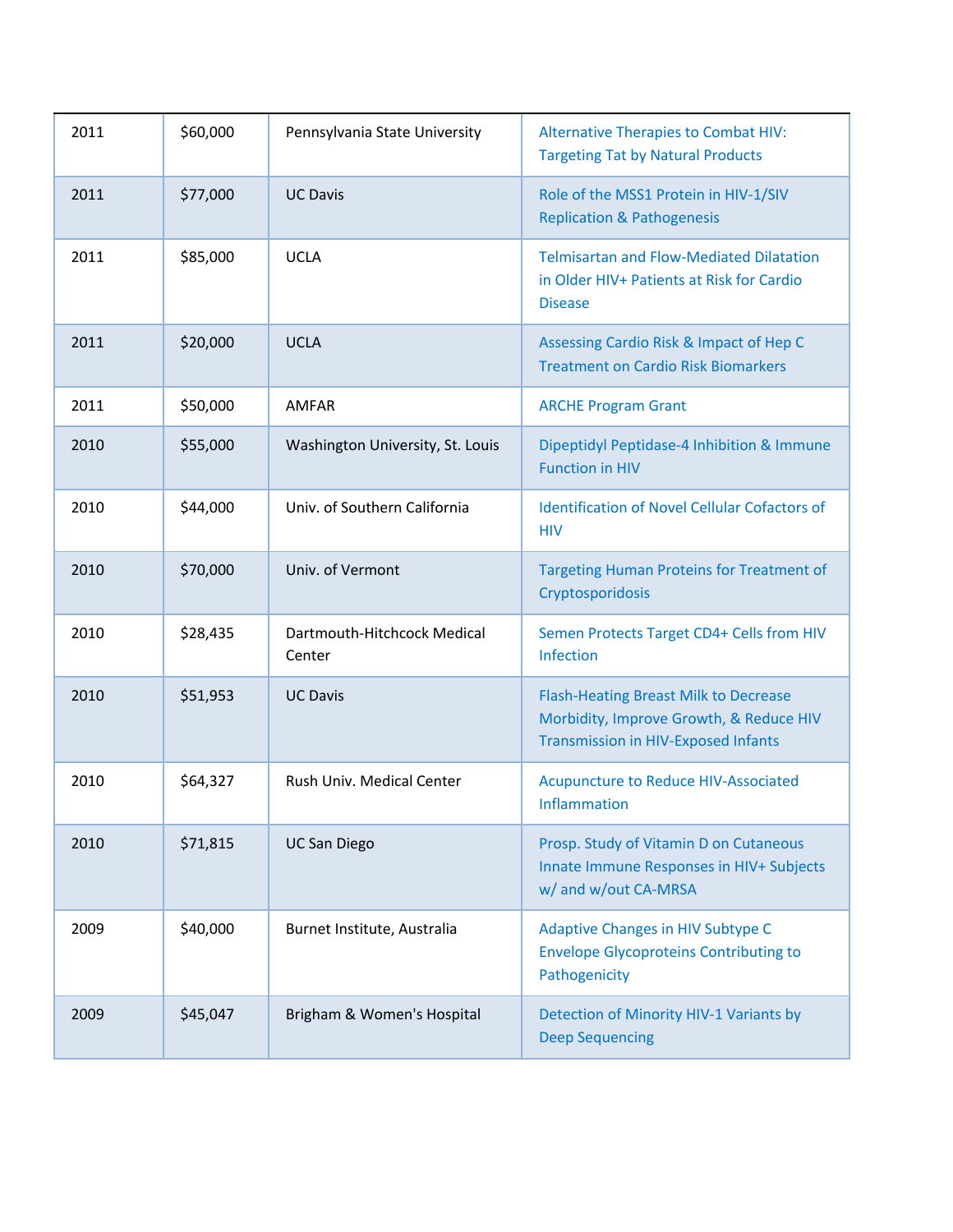| 2009 | \$35,000  | Univ. of Minnesota                     | Enabling Lethal Restriction of HIV-1 by<br><b>Human APOBEC3G</b>                                            |
|------|-----------|----------------------------------------|-------------------------------------------------------------------------------------------------------------|
| 2009 | \$88,000  | Univ. of California, San Francisco     | <b>Importance of Plasmacytoid Dendritic Cells</b><br>in HIV Infection                                       |
| 2008 | \$96,381  | New York Blood Center                  | Developing Cell Penetrating Peptides as<br><b>HIV-1 Assembly Inhibitors</b>                                 |
| 2008 | \$33,500  | <b>Emory University</b>                | <b>Mechanisms of Antiviral Activity of TRIM-5</b><br><b>Alpha Protein</b>                                   |
| 2008 | \$105,039 | <b>Population Council</b>              | A Novel DARPins Strategy for Combating<br><b>HIV</b>                                                        |
| 2008 | \$43,054  | Imperial College London                | <b>Gene Expression Microarray Analysis of NK</b><br>Cell Function in the Gastro. Tract of HIV+<br>People    |
| 2007 | \$65,700  | University of Minnesota                | Impact of Human APOBEC3 Proteins on HIV<br><b>Drug Resistance</b>                                           |
| 2007 | \$80,000  | University at Buffalo                  | <b>Novel Assays for Antiretroviral</b><br><b>Intra/Extracellular Measurements</b>                           |
| 2007 | \$81,000  | Roger Williams Medical Center          | <b>Enhancing Potency of Anti-HIV Chimeric</b><br><b>Immune Receptors</b>                                    |
| 2007 | \$79,640  | Beth Israel Deaconess Med Ctr          | <b>Preclinical Evaluation of Bacterially-Dis-</b><br>played Anti-HIV Antibodies to Prevent HIV<br>Infection |
| 2007 | \$65,128  | <b>UCLA Medical Center</b>             | <b>Assessment of Drug-Resistance Mutation</b><br><b>Fitness Costs Across HIV-1 Clades</b>                   |
| 2007 | \$88,000  | <b>Washington University</b>           | HIV PI-Induced Insulin Resistance: Role of<br>SOCS-1                                                        |
| 2007 | \$59,246  | Tufts University School of<br>Medicine | <b>Postprandial Endothelial Dysfunction After</b><br>a High-Fat Meal in HIV+ Patients                       |
| 2007 | \$71,973  | Univ. of Massachusetts                 | Molecular & Biologic Properties of<br>Transmitted HIV-1 Variants in a Mother-<br><b>Child Cohort</b>        |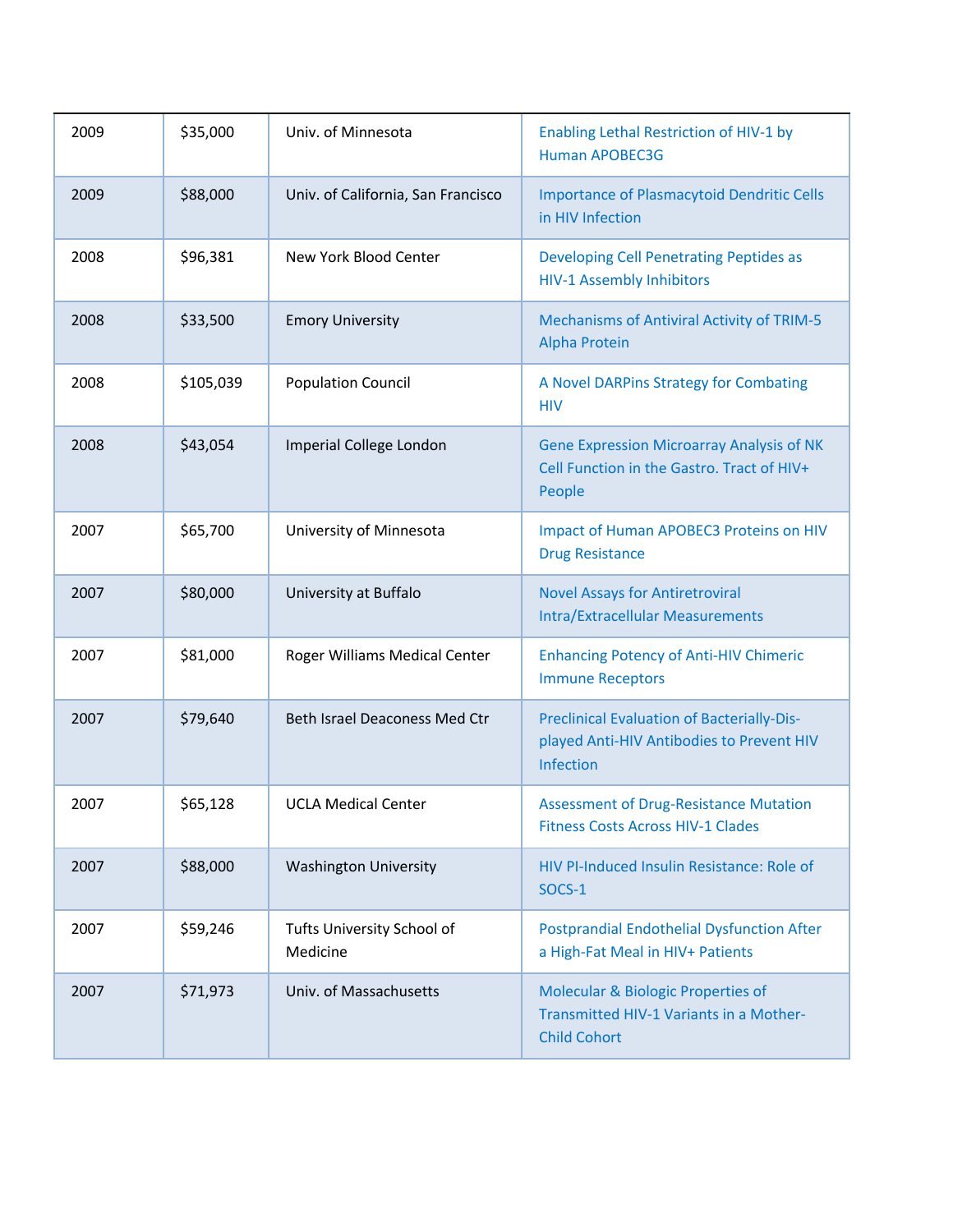| 2006 | \$104,181 | <b>Albany Medical College</b>                           | <b>Mechanisms of Naturally-Occurring HIV-1</b><br><b>Inhibitors</b>                                              |
|------|-----------|---------------------------------------------------------|------------------------------------------------------------------------------------------------------------------|
| 2006 | \$84,018  | Univ. of Colorado Health<br><b>Sciences Center</b>      | Alpha-1 Antitrypsin Inhibits HIV-1<br>(Extension funding)                                                        |
| 2006 | \$97,196  | <b>Cleveland Clinic</b>                                 | Analysis of Novel Mutagenic Compounds to<br>Lead HIV to Error Catastrophe                                        |
| 2006 | \$88,000  | Univ. of Southern California                            | Design of Second Generation HIV-1<br>Integrase Inhibitors                                                        |
| 2006 | \$90,273  | Univ. of California, Davis                              | Long-term Non-Progressor Resistance<br><b>Factors</b>                                                            |
| 2006 | \$79,200  | Thomas Jefferson University                             | Role of Heterologous Hep C Virus RNA-<br>Dependent RNA Polymerase in Human<br>Cells Enhancing RNAi Against HIV-1 |
| 2006 | \$85,800  | Medical College of Wisconsin                            | <b>HIV Hiding in Mature Dendritic Cells</b><br><b>Establish Viral Reservoirs</b>                                 |
| 2005 | \$83,981  | Rush University Medical Center                          | <b>Evaluating the Role of Antigen-Specific</b><br><b>Tcells in HIV Immunity</b>                                  |
| 2005 | \$87,718  | George Washington University                            | Mechanisms of Atherogenic Effect of HIV-1<br>Infection                                                           |
| 2005 | \$11,603  | Yale University School of<br>Medicine                   | <b>CXCR4 Allosteric Agonists</b>                                                                                 |
| 2005 | \$82,098  | Wistar Institute                                        | Mouse Model to Test Efficacy of HIV-1<br><b>Vaccines</b>                                                         |
| 2005 | \$110,000 | <b>UMASS Medical School</b>                             | Mechanism of HIV-1 Persistence in the Face<br>of HAART                                                           |
| 2005 | \$160,000 | CRI, New England                                        | Randomized Controlled Trial of a Weekly<br>Schedule of Five Days On / Two Days Off                               |
| 2004 | \$75,000  | University of Colorado Health<br><b>Sciences Center</b> | Alpha-1 Antitrypsin Inhibits HIV-1                                                                               |
| 2004 | \$60,000  | University of Pittsburgh                                | <b>Evaluation of Novel Antiviral Targeting HIV-</b><br>1 Vpr                                                     |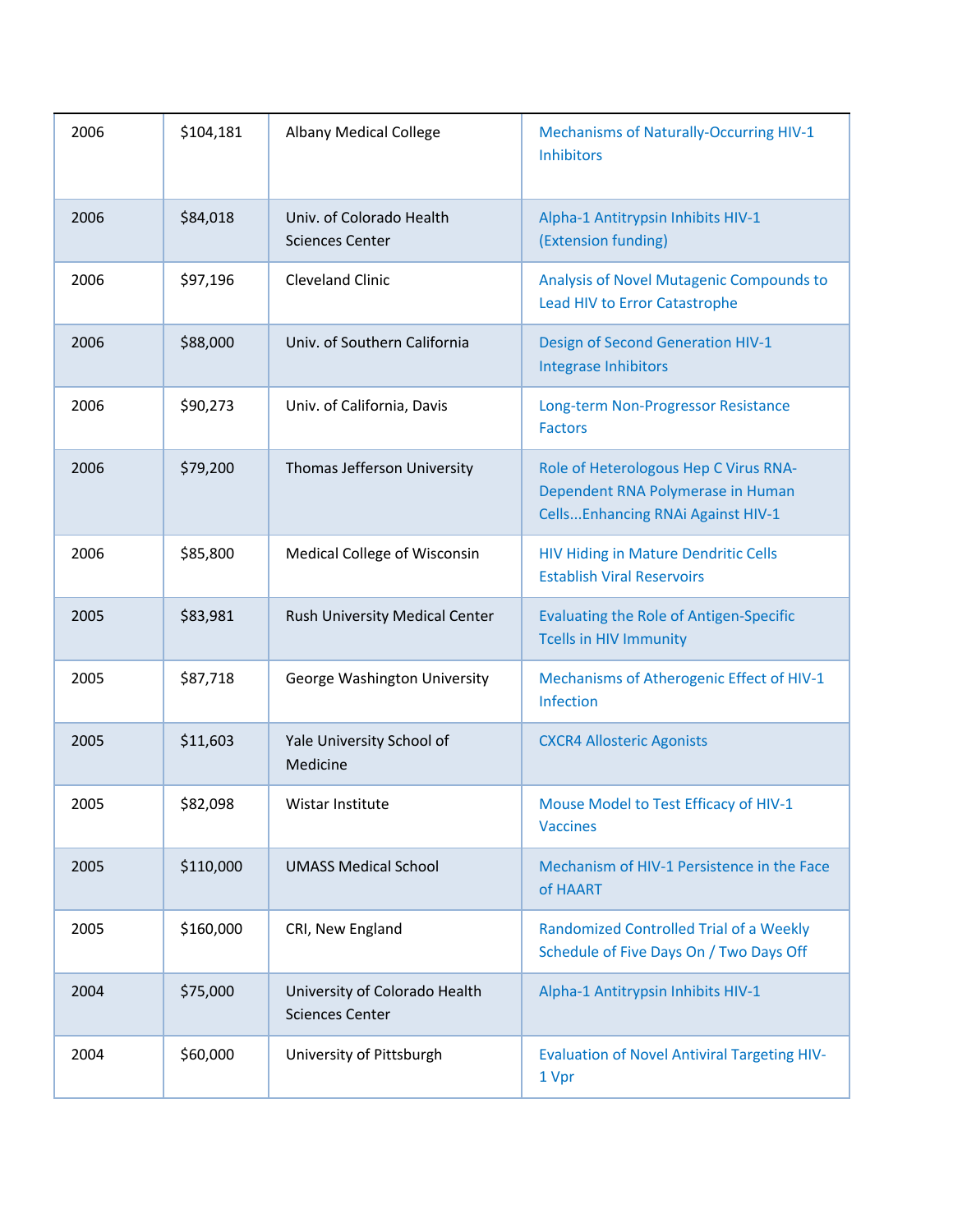| 2004 | \$40,000 | Univ. of California, San Diego                     | Protecting Cells from HIV Infection &<br><b>Destruction In Vivo</b>                                                        |
|------|----------|----------------------------------------------------|----------------------------------------------------------------------------------------------------------------------------|
| 2004 | \$78,650 | Burnet Institute, Australia                        | Role of HIV Infection of Astrocytes in the<br>Development of HIV-Ass'd Dementia                                            |
| 2004 | \$65,100 | <b>Johns Hopkins</b>                               | Targeting the HIV Macrophage Reservoir                                                                                     |
| 2004 | \$75,000 | Aaron Diamond AIDS Research<br>Ctr.                | <b>Inhibition of Integrase-Mediated Viral</b><br><b>Nuclear Transport</b>                                                  |
| 2004 | \$80,000 | Mount Sinai School of Medicine                     | Chemical Inhibitors for the HIV Tat/PCAF<br><b>Complex</b>                                                                 |
| 2003 | \$44,000 | <b>Ohio State University</b>                       | Impact of Anti-AIDS Drugs & Drug<br><b>Resistance on HIV Evolution</b>                                                     |
| 2003 | \$79,200 | Mass. General Hospital                             | HIV-1/HCV Coinfection: Role of HCV-Specific<br>Tcells in Complicating HIV-1 Infection &<br><b>Therapy</b>                  |
| 2003 | \$71,500 | Mass. General Hospital                             | <b>Comprehensive Assessment of HIV-1</b><br>Specific CTL Responses in Infected Chinese<br>for Vaccine Design               |
| 2003 | \$75,000 | Global Alliance to Immunize<br>Against AIDS (GAIA) | GAIA AIDS Vaccine Project/Bamako, Mali                                                                                     |
| 2003 | \$60,000 | University of Southern California                  | <b>HIV Vaccine Development Utilizing a Goat</b><br>Lentivirus                                                              |
| 2003 | \$25,017 | The New York Blood Center                          | <b>HIV-1 Entry Inhibitors Targeting</b><br>Hydrophobic Cavity in gp120                                                     |
| 2003 | \$88,062 | University of Miami                                | <b>Longitudinal Assessment of Autologous</b><br><b>Neutralizing Antibodies in Children</b><br>Perinatally Infected w/HIV-1 |
| 2003 | \$38,500 | University of Southern California                  | Epidemiology & Clinical Significance of PCP<br>Colonization                                                                |
| 2003 | \$75,000 | University of California, San<br>Francisco         | Identification of the CD8+ Cell Anti-HIV<br>Factor                                                                         |
| 2002 | \$55,000 | Univ. of Massachusetts                             | <b>Determinants of Non-Progressive HIV-1</b><br>Infection in Women & Children                                              |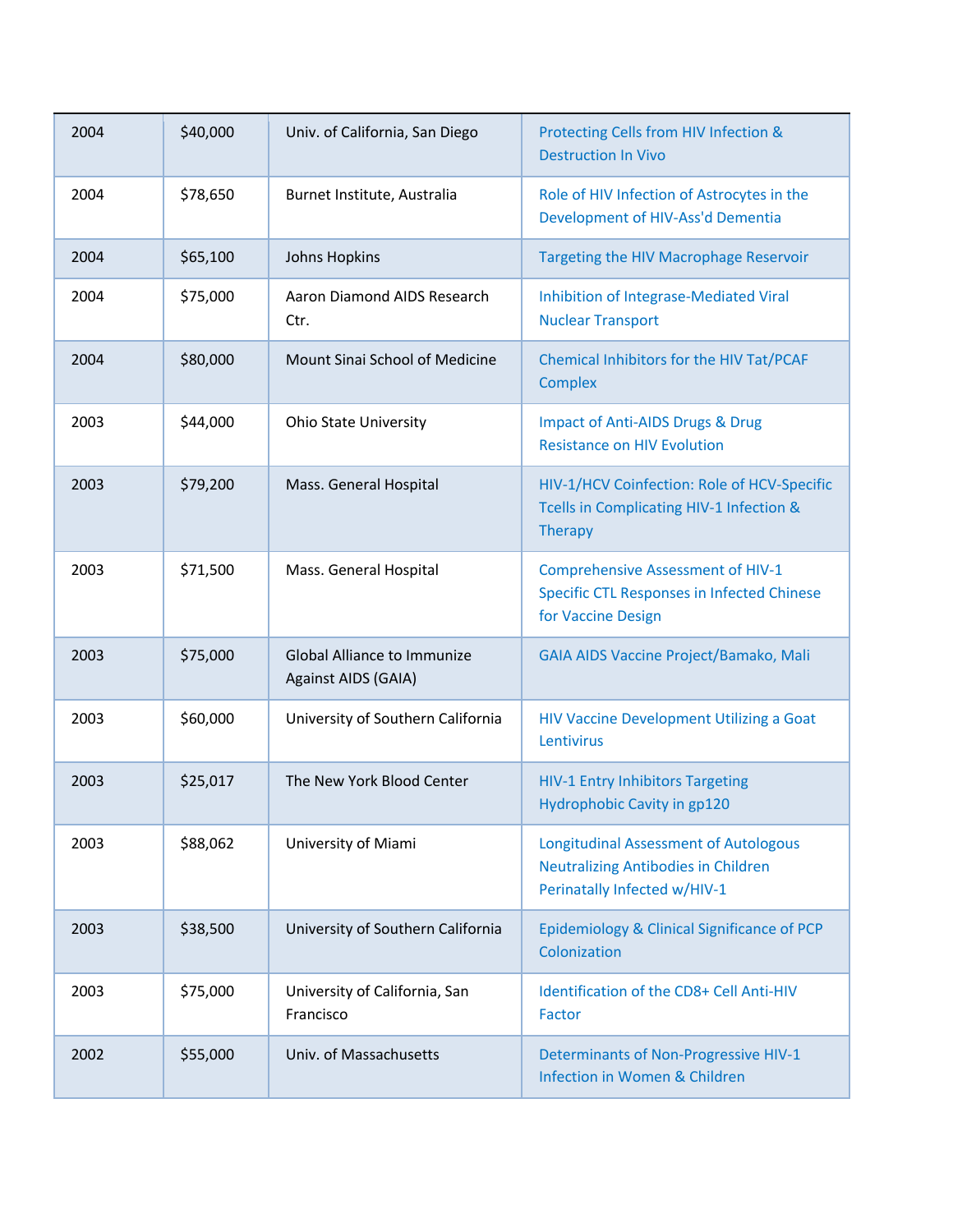| 2002 | \$75,843  | Center for Blood Research                             | Subtype-Specific Regulation of HIV1 Gene<br><b>Expression</b>                                                                                   |
|------|-----------|-------------------------------------------------------|-------------------------------------------------------------------------------------------------------------------------------------------------|
| 2002 | \$65,000  | Rush-Presbyterian-St. Luke's<br><b>Medical Center</b> | Impact of IL-7 on HIV Infection of Naive<br>Cells Potential Role of IL-7 as an Immune<br>Modulator                                              |
| 2002 | \$96,525  | CRI, New England                                      | Maintenance HIV Suppression w/Cyclic<br><b>Weekly HAART 5/2 Schedule</b>                                                                        |
| 2002 | \$103,202 | <b>Childrens Hospital Los Angeles</b>                 | Bone Size & Bone Mineral Density in HIV+<br><b>Children &amp; Adolescents</b>                                                                   |
| 2002 | \$83,113  | <b>Washington University</b>                          | Extension Grant from 2001 (see above)                                                                                                           |
| 2002 | \$32,141  | New Jersey Med. School                                | Prevalence of Anal HPV & Anal Dysplasia in<br>HIV Seropositive Adolescent & Young Adult<br><b>Males</b>                                         |
| 2002 | \$79,200  | Dana-Farber Cancer Inst.                              | Viral Determinants & Mechanisms for HIV-1<br><b>Neurotropism &amp; CNS Pathogenesis</b>                                                         |
| 2001 | \$72,050  | <b>Cornell University</b>                             | Role of CCR-5 in Interlukin-12 Production in<br><b>HIV-1 Infection</b>                                                                          |
| 2001 | \$79,200  | St. Luke's-Roosevelt Hospital<br>Center               | Application of Molecular Techniques to the<br>Study of HIV-Associated Lipodystrophy                                                             |
| 2001 | \$58,267  | Georgetown University                                 | Development of HHV-6 U94 As a Novel Anti-<br><b>HIV Therapy</b>                                                                                 |
| 2001 | \$87,467  | Washington Univ. School of<br>Medicine                | Rosiglitazone & Exercise Training: Effects on<br>HIV+ People w/Insulin Resistance,<br>Hypertriglyceridemia, & Adipose Tissue<br>Maldistribution |
| 2001 | \$77,000  | Univ. of California, San Diego                        | Lentiviral Vectors Interfering w/CD4<br>Downmodulation as an HIV Anti-viral<br><b>Strategy</b>                                                  |
| 2001 | \$55,000  | Univ. of California, San Francisco                    | Systemic Delivery of Tat and the Effects on<br><b>HIV Replication and the Host</b>                                                              |
| 2001 | \$10,000  | <b>Childrens Hope Foundation</b>                      | <b>Emergency Grant (9/11 Impact)</b>                                                                                                            |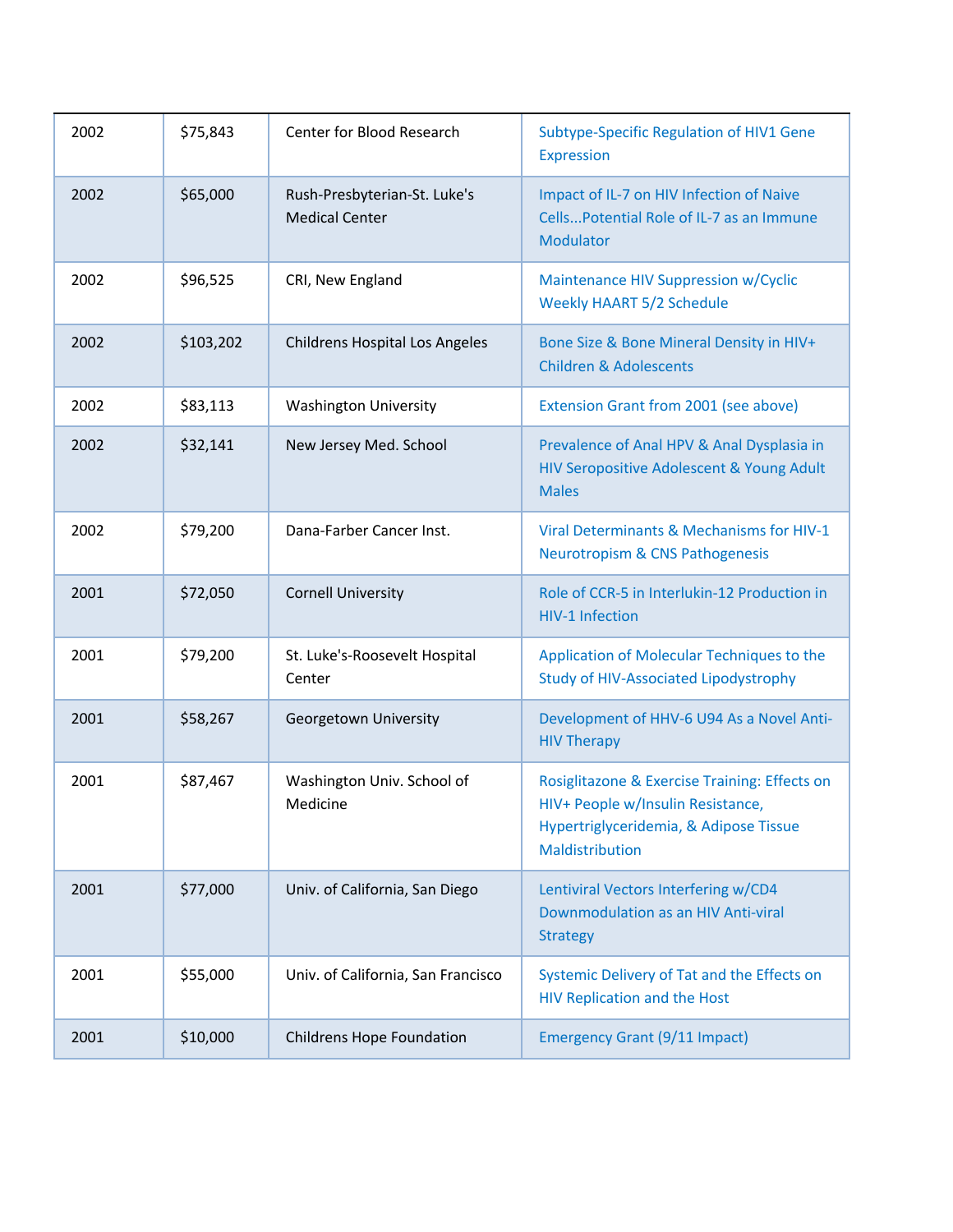| 2001 | \$50,000  | Aaron Diamond AIDS Research<br>Center | <b>Aggressive Antiviral Therapy During Acute</b><br><b>HIV-1 Infection</b>                                                           |
|------|-----------|---------------------------------------|--------------------------------------------------------------------------------------------------------------------------------------|
| 2001 | \$50,072  | Schneider Childrens Hospital          | Siberian Ginseng: A Modulator of TH1-Like<br>T-cell Cytokine mRNA & Cytokine Protein<br><b>Expression in Pediatric HIV Infection</b> |
| 2000 | \$25,000  | The Wistar Institute                  | Extension Grant from 1998 (see above)                                                                                                |
| 2000 | \$47,850  | University of Kentucky                | Analysis of Antiviral Efficacy of RRI                                                                                                |
| 2000 | \$64,990  | <b>UCLA School of Medicine</b>        | Phase I Gene Therapy Study Using a<br>Lentiviral Vector for Patients w/Multi-Drug<br><b>Resistance to HIV</b>                        |
| 2000 | \$91,707  | <b>Washington University</b>          | Characterizing Osteopenia in HIV+ People<br>Treated w/ Protease Inhibitors                                                           |
| 2000 | \$55,000  | Robert Wood Johnson Medical<br>School | Extension Grant from 1999 (see above)                                                                                                |
| 2000 | \$63,000  | <b>UCLA School of Dentistry</b>       | Role of Candida Species in Endodontic<br>Infections in HIV+/AIDS Population & Its<br><b>Effect on Endo. Treatment</b>                |
| 2000 | \$26,675  | University Hospitals of Cleveland     | <b>Pilot Trial to Evaluate Effect of Antioxidants</b><br>in HIV+ Patients w/Lipodystrophy or<br>Hyperlactatemia                      |
| 2000 | \$45,000  | State University of New York          | <b>Generation of Anti-HIV Cytotoxic T-</b><br><b>Lymphocytes Using Lentivirus Vectors</b>                                            |
| 1999 | \$105,686 | University of Southern Cal.           | Extension Grant from 1998 (see above)                                                                                                |
| 1999 | \$69,832  | The Rockefeller University            | Importance of Dendritic Cells in SIV delta<br>nef Vaccines                                                                           |
| 1999 | \$53,381  | St. Louis University                  | <b>Enhancement of Anti-HIV Immunity by</b><br>Sequential Immunization w/Heterologous<br><b>Live Virus Vectors</b>                    |
| 1999 | \$85,121  | <b>Washington University</b>          | Characterizing Diabetes & Lipid Disorders in<br>HIV+ People Treated with Protease<br><b>Inhibitors</b>                               |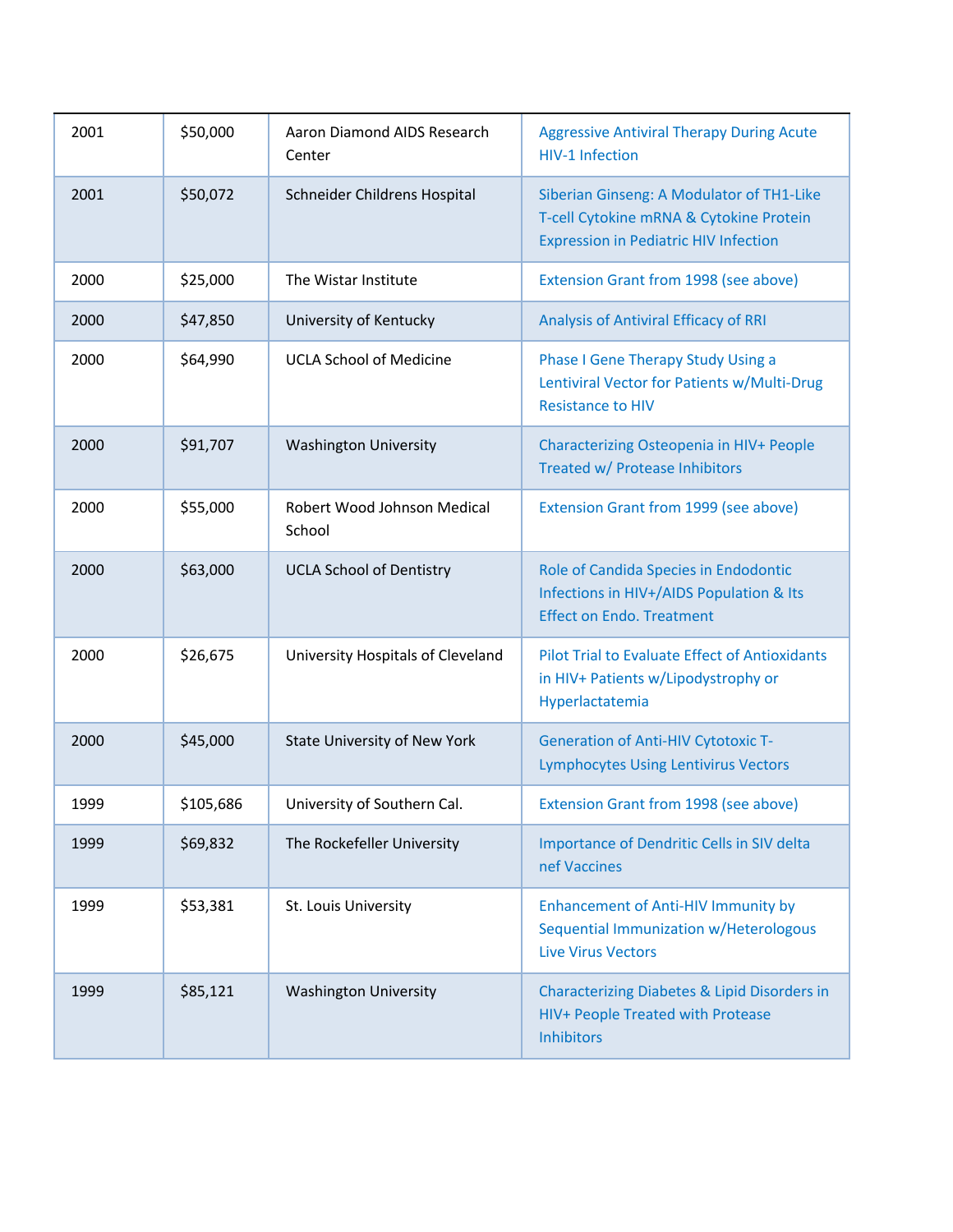| 1999 | \$60,500  | Rush-Presbyterian-St. Luke's<br>Med. Center | Mechanism(s) of Protection Against in utero<br><b>HIV Transmission</b>                                                                           |
|------|-----------|---------------------------------------------|--------------------------------------------------------------------------------------------------------------------------------------------------|
| 1999 | \$50,000  | Robert Wood Johnson Medical<br>School       | Development of a Tat-Antagonist<br><b>Therapeutic for AIDS</b>                                                                                   |
| 1999 | \$74,970  | Mass. General Hospital                      | <b>Artificial Thymus for HIV-Induced</b><br>Immunodeficiency                                                                                     |
| 1999 | \$30,000  | Tampa Bay Research Inst.                    | Extension Grant from 1998 (see above)                                                                                                            |
| 1999 | \$41,363  | City of Hope, CA                            | Extension Grant from 1997 (see above)                                                                                                            |
| 1999 | \$38,500  | Columbia University                         | <b>Silencing Harmful Genes to Prevent Disease</b>                                                                                                |
| 1998 | \$65,093  | <b>Oregon Health Sciences</b><br>University | <b>Preclinical Evaluation of Anti-HIV Lipophilic</b><br><b>Prodrugs</b>                                                                          |
| 1998 | \$58,270  | Tampa Bay Research Institute                | Effects of Pinecone Extract (PC6) on the<br><b>Progression of Murine AIDS</b>                                                                    |
| 1998 | \$71,500  | <b>Pediatric AIDS Foundation</b>            | <b>Pediatric CTL Responses and HIV Disease</b><br>Progression                                                                                    |
| 1998 | \$70,590  | Body Positive, Houston                      | Use of Anabolic Steroids, Optimum<br>Nutrition, and Exercise Therapy for HIV+<br><b>Adult Male Patients</b>                                      |
| 1998 | \$65,000  | CRIA, New York                              | Pilot Study of the Effect of Recombinant<br>Human Growth Hormone (Serostim) in the<br><b>Treatment of Truncal Obesity Associated</b><br>with HIV |
| 1998 | \$75,000  | <b>INSERM, France</b>                       | Extension Grant from 1997 (see above)                                                                                                            |
| 1998 | \$100,000 | The Wistar Institute                        | <b>Immune Function and Anti-HIV Resistance</b><br><b>Following HAART</b>                                                                         |
| 1998 | \$42,287  | University of Kentucky                      | Cloning of HIV-1 Genes in Tissue Culture for<br>Drug Screening & Engineering of<br>Therapeutic Antibodies Against HIV-1 Tat<br>Protein           |
| 1998 | \$8,928   | University of Southern Cal.                 | Extension Grant from 1997 (see above)                                                                                                            |